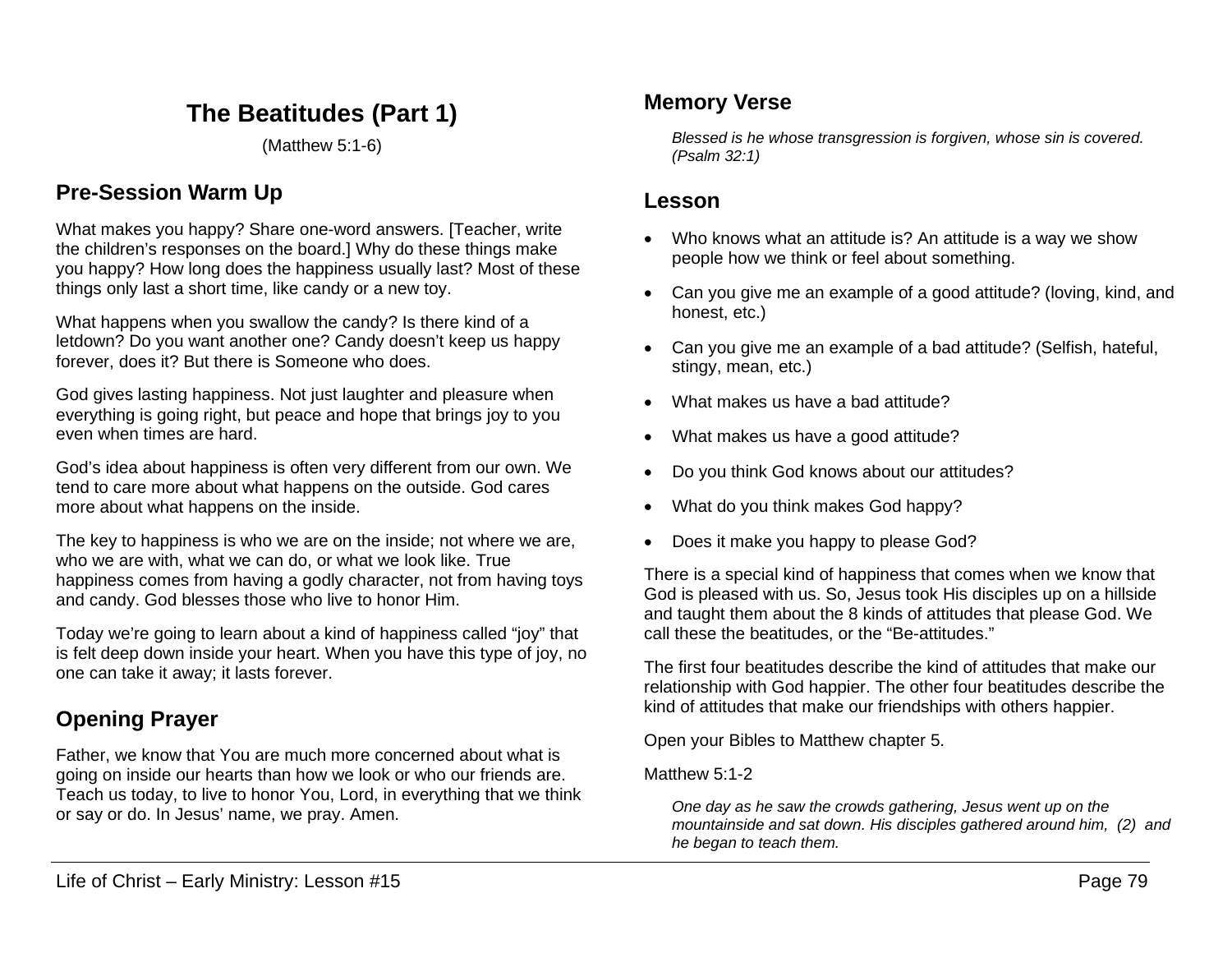#### *First Beatitude—Poor in Spirit*

[Teacher, write the attitudes on the board as you go through the verses.]

#### Matthew 5:3

*"God blesses those who are poor and realize their need for him, for the Kingdom of Heaven is theirs.* 

If you look down through verses 3 through 10, you'll see that each beatitude starts with the words "God *blesses*". So, this verse is saying that God will bless you if you are poor. Now Jesus was not talking about how much money you have or don't have. He was talking about being "poor" in a spiritual way.

- What does it mean to be poor? (To be poor is to be needy. You don't have something you need.)
- What does it mean to be poor in spirit? (It means you know you need Jesus—you are lost without Him.)

God is holy and pure. He cannot have anything that is not holy and pure in His presence. Because you are a sinner, you cannot come into His presence. When you realize that you are separated from God because of your sin, you understand you are "poor in spirit". It is at this point you are ready to ask Jesus to forgive your sins. When you do that, the Scripture says you become a child of God. You become "born again".

What is the blessing God promises when you realize that you are "poor in spirit" and ask Jesus to forgive your sins? The scripture says, "*for the kingdom of heaven is theirs*."

Once you realize your need for God, and come to Him and ask Him to forgive your sins, you receive the right to go to Heaven when you die.

So, the first kind of attitude that pleases God, is knowing in your heart that you are *poor in spirit*. That is the beginning of your walk with God.

#### *Second Beatitude—Being truly sorry for our sins*

- What makes you sad? (Not getting something you really want?)
- Have you ever felt a deep pain in your heart when something really sad happened?
- What do you think makes God sad? (It hurts God when we are naughty.)

Let's look at the next beatitude…

#### Matthew 5:4

*God blesses those who mourn, for they will be comforted.*

The word "*mourn*" means to be extremely sad over something; to grieve, like how you would feel if someone you love died. What Jesus is saying is that it really pleases God when you grieve over your sin.

This is the second attitude that we need to have in order to receive blessings from God. It pleases Him when we are truly sorry for hurting Him.

What is the blessing God promises if you mourn over your sin? The scripture says, "*for they will be comforted*."

If we are truly sorry for our sins, God will comfort us. The Bible tells us, "If we confess our sin, God is faithful and just to forgive us our sins and to cleanse us from all unrighteousness." (1John 1:9)

Even though our sin separates us from God, He wants us to be close to Him. That's why He's so willing to forgive us. He's just waiting for us to come running to Him whenever we know we've done something naughty. Whenever we sin, we must ask God to cleanse us from within—cleanse our hearts and spirits—and give us new thoughts and desires.

So, the second kind of attitude that pleases God is being truly sorry for our sins. If you are truly sorry when you sin, God promises to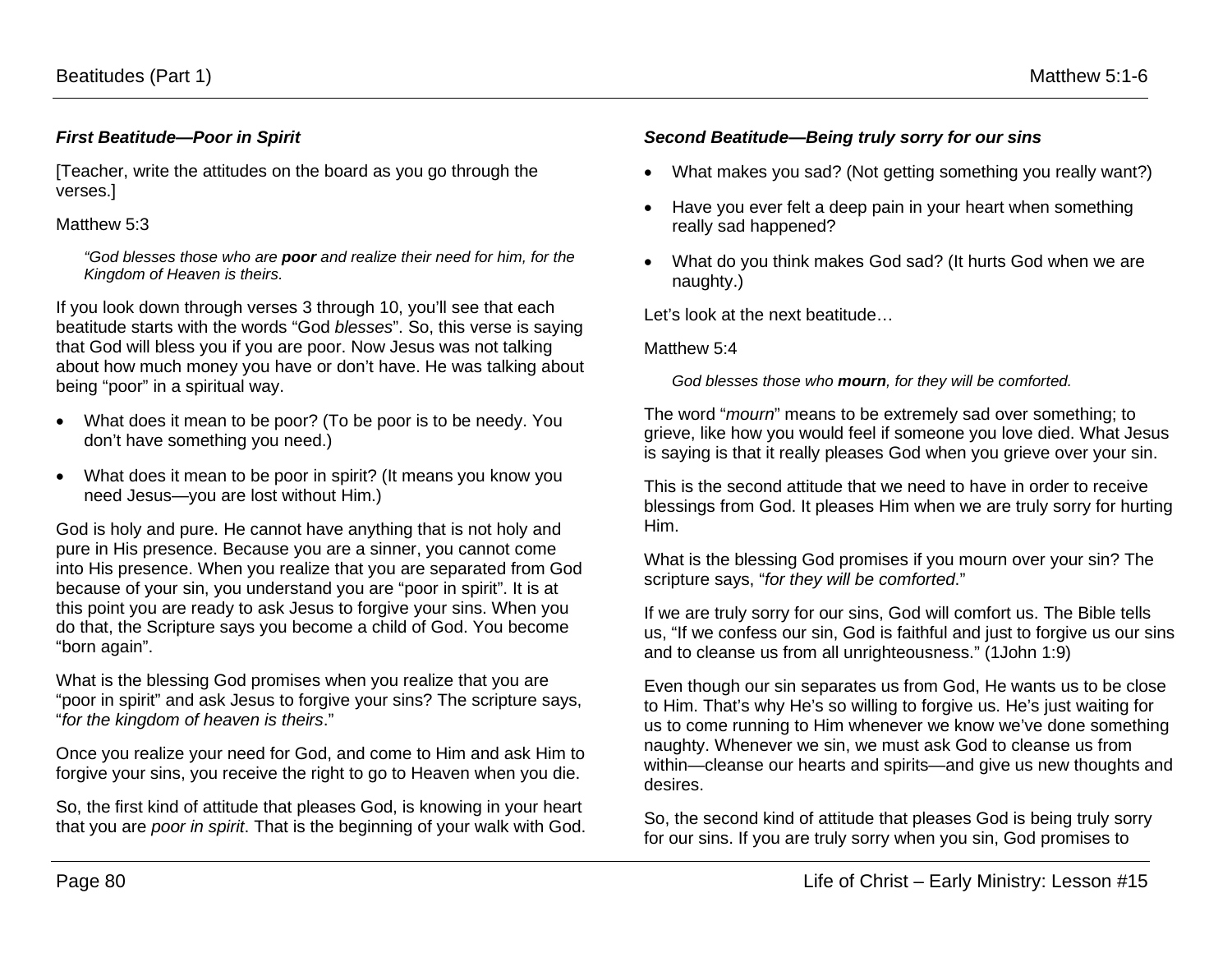forgive you. Isn't it a comfort to know that He still loves us and has forgiven us?

#### *Third Beatitude—Being humble*

- Do you ever get angry when you don't get your way?
- Do you ever want to be first or get the best for yourself?
- How about when there's a great big gooey chocolate cake? Do you ever want the biggest piece?
- How about if you were punched in the nose, would you want to hit back? What do you think God would want you to do?

Let's look at the next beatitude…

#### Matthew 5:5

*God blesses those who are humble, for they will inherit the whole earth.*

• What do you think it means to be humble?

The dictionary defines *humble* as having a modest opinion of yourself; not thinking you are more important than other people. A humble person is gentle and patient; not demanding their own way.

This is the third attitude that we need to have in order to receive blessings from God. Jesus is saying, "God blesses those who are humble or who have gentle patient spirits."

Have you ever been around someone who is a "know-it-all?" They seem cocky, don't they? I don't like to be around someone who is always thinking of themselves and trying to impress people, do you?

Have you ever met a humble person? What was he like?

You have to choose to be humble, and this takes great strength of character. To be humble means to stop putting ourselves before others; to stop demanding our own way. Letting your friend be first. What is the promised blessing in this beatitude? The scripture says, "*for they shall inherit the whole earth*".

This is total appreciation for your life here on earth. We could read this verse like this, "*Happy are the humble for they shall appreciate the world around them*."

You see, when we humble out and begin to take our eyes off of ourselves, we start enjoying everyone and everything around us. That's when we get the most out of life. And, we look forward to being with Jesus in the life to come.

So, the third kind of attitude that pleases God is being humble. To be truly happy we must become humble and stop trying to be the center of attention.

#### *Fourth Beatitude—Wanting to do what is right and good*

Have you ever been so hungry that you felt you could not wait until time for dinner? Or so thirsty that you felt you must have a cold drink right now? Some people have those same cravings for the things of this world. Some people think money will satisfy. Others think they need pleasure.

But, have you ever noticed that even if you eat to the point that you hurt, you always get hungry again? And, you never seem to have enough money or time to do fun things. That's the problem with earthly things; they never really satisfy you permanently.

#### Matthew 5:6

*God blesses those who hunger and thirst for justice, for they will be satisfied.*

Let's try to understand what Jesus is telling us here. We know what it is to be hungry and thirsty for food, but what does it mean to be hungry and thirsty for justice?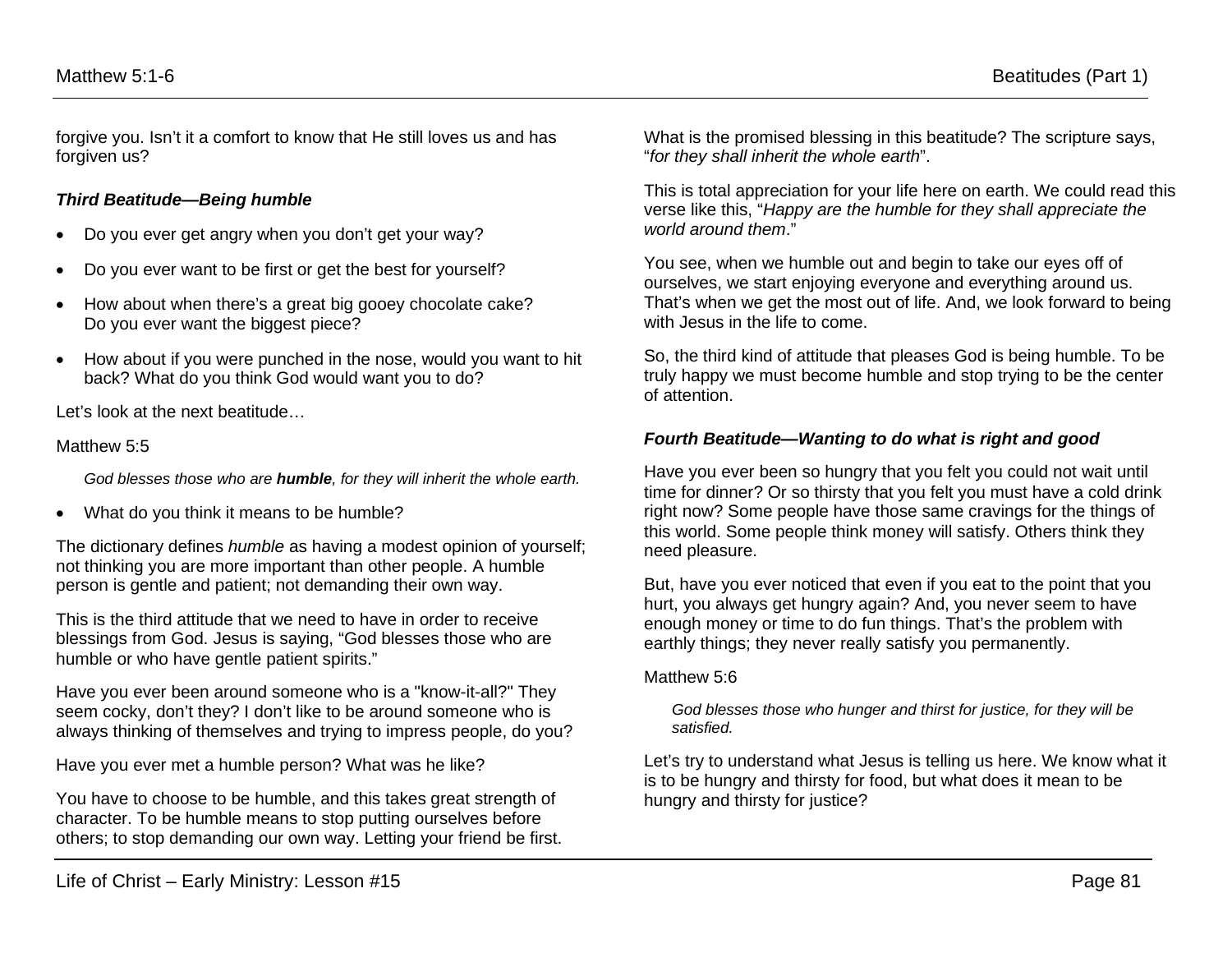Just as your body needs food and water, the inner you (your soul and spirit) needs something to satisfy it, too. Jesus says the only thing that can satisfy your inner hunger and thirst is justice; that is, doing right in God's eyes. Jesus is saying that you will be truly happy when you hunger and thirst for what is right and good; that is, if you really earnestly desire to do the proper thing.

You could say the verse this way, "*Happy are those who long to be just and good for they shall be completely satisfied*."

What is the blessing God promises if you *hunger and thirst for justice*? The scripture says, "*for they will be satisfied*."

Jesus is saying that if you long to be good, you'll be filled with the knowledge of God's love for you and you'll be happy and completely satisfied deep down in your heart and soul.

Do you really want to do what is right and good? What's the best way to know what the right thing to do is? If you hunger and thirst after justice, you will read God's Word and pray. You'll enjoy being with other Christians in church and Sunday school.

How can you tell if you're really hungry and thirsty for justice?

Have you ever been tempted to cheat on a test or to lie about something? Did the Holy Spirit speak to your heart about that being a wrong thing to do? If you knew in your heart and soul that what you were thinking about doing was a sin against a holy God, then you can be sure that you are seeking to please God.

And, as you seek God and do right, you will be blessed with true happiness because you know you are in the center of God's will.

This week we talked about the first four Beatitudes, the one's that make our relationship with God happier. Next week we will learn about the next four beatitudes, the kind of attitudes that make our friendships with other people happier.

## **Closing Prayer**

Father, we want to be pleasing in Your sight. We want to have Godly attitudes so that everything we think or say or do makes You happy. When we know we are pleasing to You we will have true joy deep down in our hearts that no one can ever take away. In Jesus' name, we pray. Amen.

## **Learning Activities**

### **Activities**

- Circle the Answers and Match the Attitude word puzzles
- Review with Beatitude Matching Cards. Make flash cards for the beatitudes and their meanings, stick to sticky board as you go through the lesson to facilitate learning.

### **Game Center**

Choose one of the following games:

- *Beatitude Bingo*. (See below for directions and pattern.)
- *Beatitude Concentration*. Using the following graphic, make 2 flash cards for each Beatitude. If a child answers a review question correctly, he has the opportunity to turn over 2 cards, if they match, the child wins points for his team.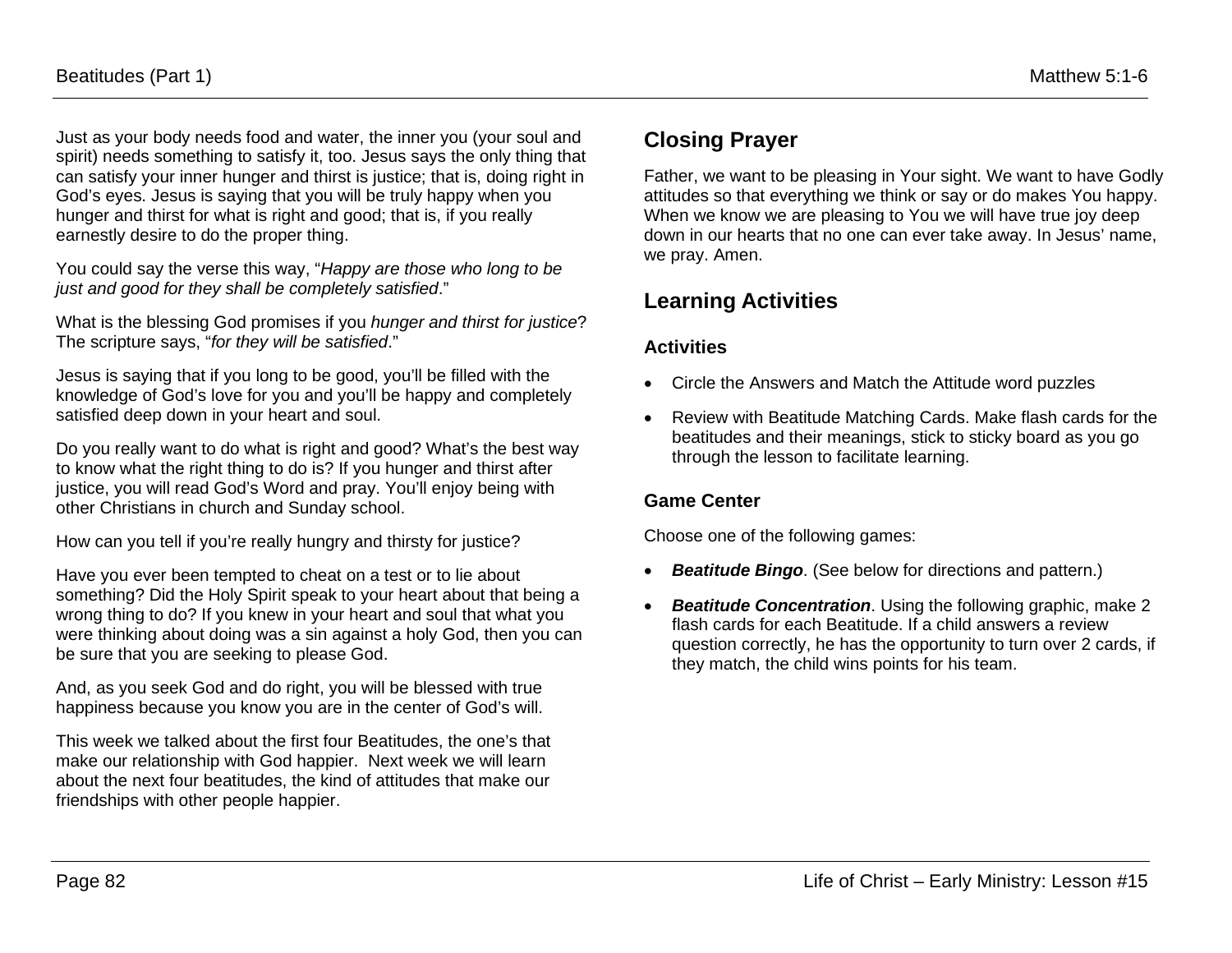

#### *Review Questions:*

- 1. Where was Jesus when he taught the Sermon on the Mount? (On a hillside next to the Sea of Galilee.)
- 2. What is an attitude? (It's a way we show people how we think or feel about something.)
- 3. What is a beatitude? (They are Godly attitudes or beautiful attitudes, attitudes that should be in all of us.)
- 4. What does the word "blessed" mean? (Happy)
- 5. What is the first attitude that is pleasing to God? (Knowing that we are poor in spirit.)
- 6. What is the meaning of "poor in Spirit"? (Knowing that we are in need of Jesus our Savior.)
- 7. What is the blessing God promises if you know you are poor in spirit? (The kingdom of God. You become a child of God and get the right to go to heaven.)
- 8. What is the second attitude that is pleasing to God? (Mourning over our spiritual neediness.)
- 9. Why does it please God if we "mourn"? (It pleases God if when we are extremely sad about our sin.)
- 10. What is the blessing God promises if you mourn over your sin? (Comfort.)
- 11. What is the third attitude that is pleasing to God? (Being gentle or humble.)
- 12. What does it mean to be meek or gentle? (Putting others first, not demanding our way; not trying to be the center of attention.)
- 13. What is the blessing God promises if you are meek? (The earth; appreciation for your life here on earth: your health, friends, family, fresh air and sunshine, etc.)
- 14. What is the fourth attitude that is pleasing to God? (To hunger and thirst for justice.)
- 15. What does it mean to hunger and thirst for justice? (To have an earnest desire to please God in all that we think, say or do.)
- 16. What is the blessing God promises if you hunger and thirst for justice? (Complete satisfaction in life; you'll be filled with the knowledge of God's love for you.)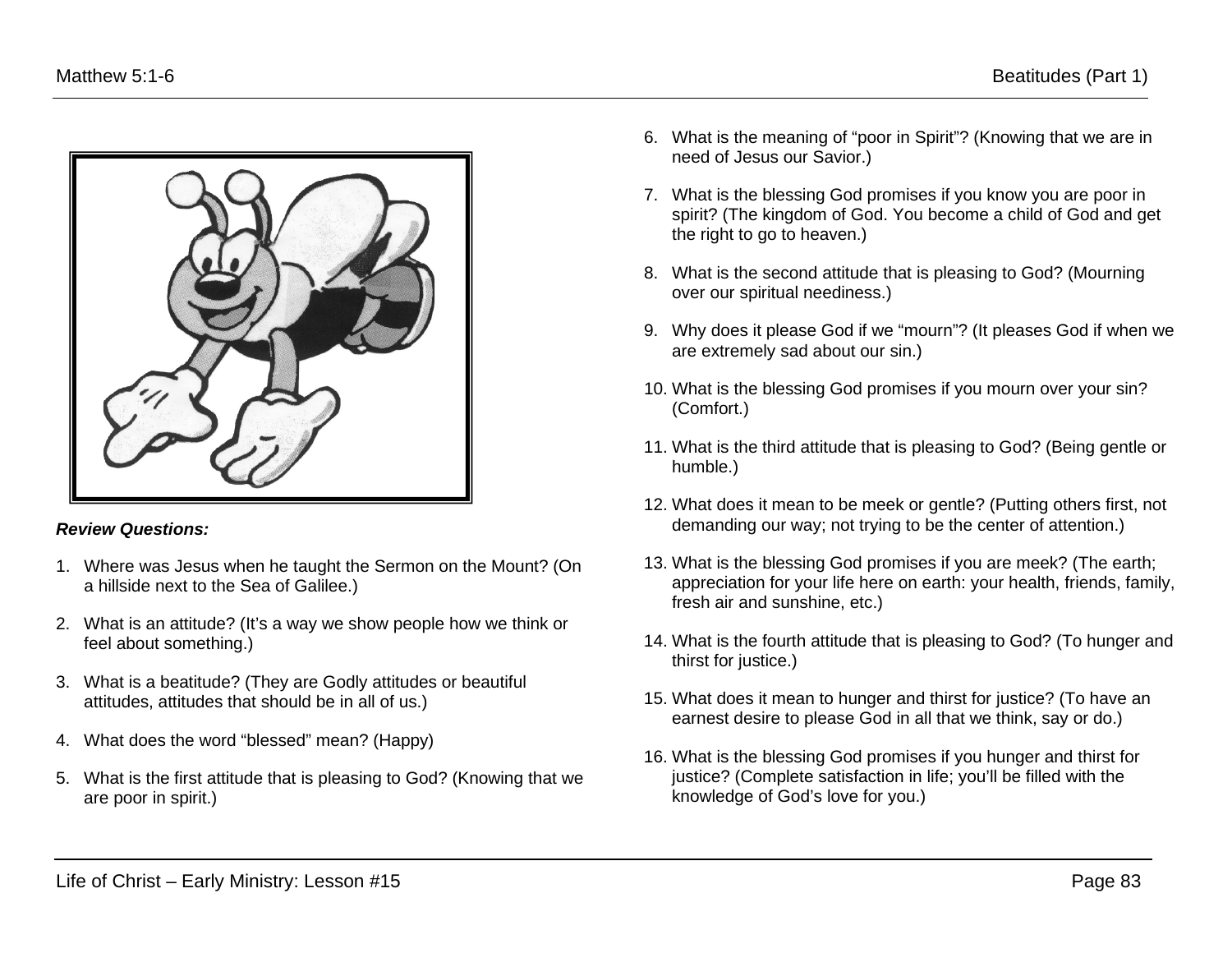• *Beatitude Bingo*. Call out the words, one-by-one. If a child has that word he places a marker over it. The first child to get a row of markers in any direction is the winner.

Make Bingo cards using the card pattern and the following words:

| <b>Beatitude</b>    | <b>Blessed</b> | <b>Called Sons of God</b> |
|---------------------|----------------|---------------------------|
| Comforted           | Compassion     | Earth                     |
| Grieve              | Happy          | Hunger & Thirst           |
| Inherit the earth   | Jesus          | Kingdom of Heaven         |
| Meek                | Merciful       | Mourn                     |
| <b>Obtain Mercy</b> | Peacemakers    | Persecuted                |
| Poor in Spirit      | Pure in heart  | Rejoice                   |
| Reward in Heaven    | Righteousness  | Shall be Filled           |
| Shall See God       |                |                           |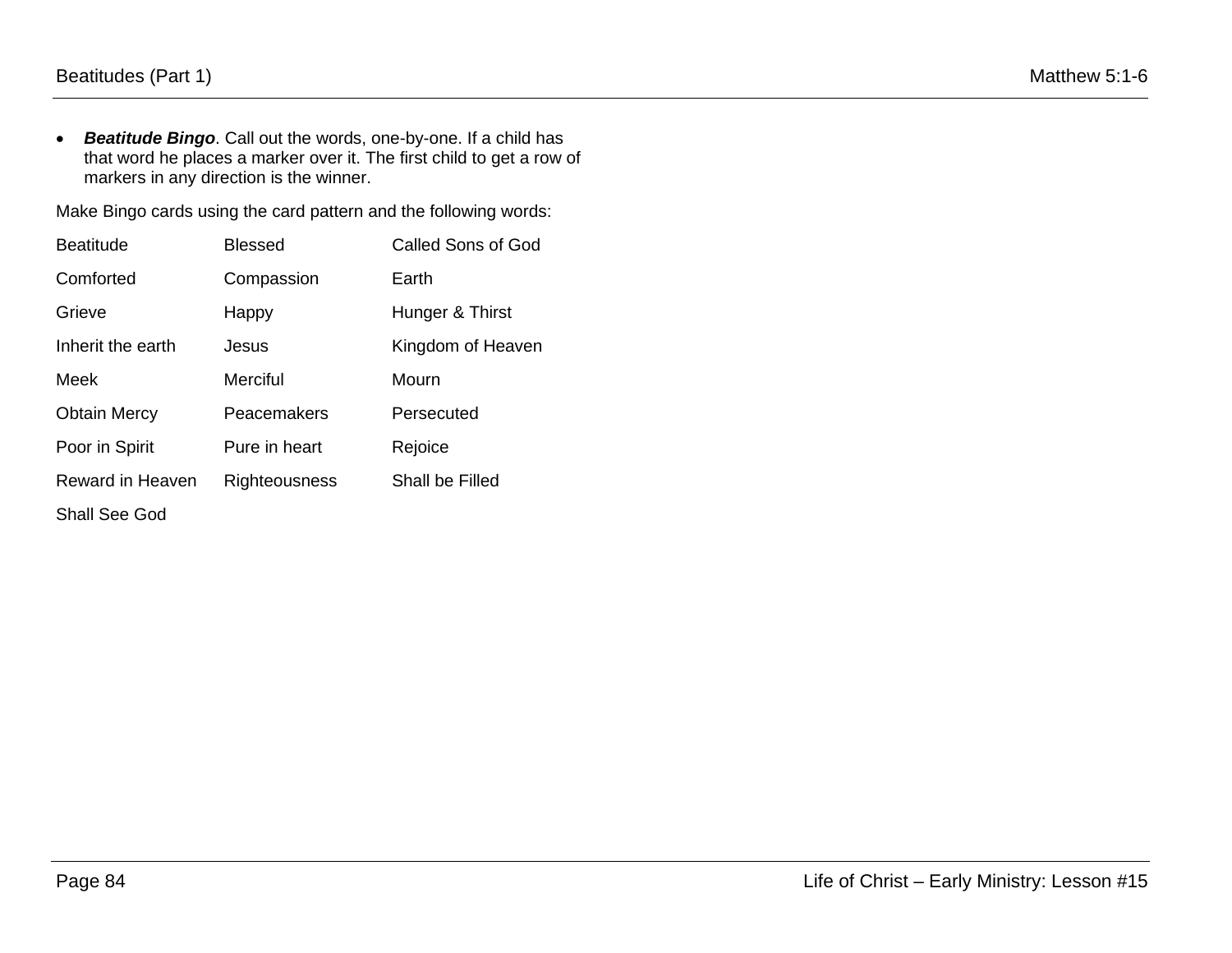### Beatitude BINGO

The following card is an example. Use the blank on the next page to create your own Bingo cards.

| Poor in Spirit              | Kingdom of<br><b>Heaven</b>        | <b>Mourn</b>           | <b>Comforted</b>   | <b>Meek</b>                       |
|-----------------------------|------------------------------------|------------------------|--------------------|-----------------------------------|
| Inherit the<br><b>Earth</b> | <b>Hunger and</b><br><b>Thirst</b> | <b>Shall be Filled</b> | <b>Merciful</b>    | <b>Obtain Mercy</b>               |
| <b>Pure in Heart</b>        | <b>Shall See God</b>               | <b>FREE</b>            | <b>Peacemakers</b> | <b>Called Sons of</b><br>God      |
| <b>Persecuted</b>           | <b>Blessed</b>                     | <b>Beatitude</b>       | Rejoice            | <b>Reward in</b><br><b>Heaven</b> |
| <b>Jesus</b>                | <b>Righteous-</b><br>ness          | <b>Happy</b>           | <b>Compassion</b>  | Grieve                            |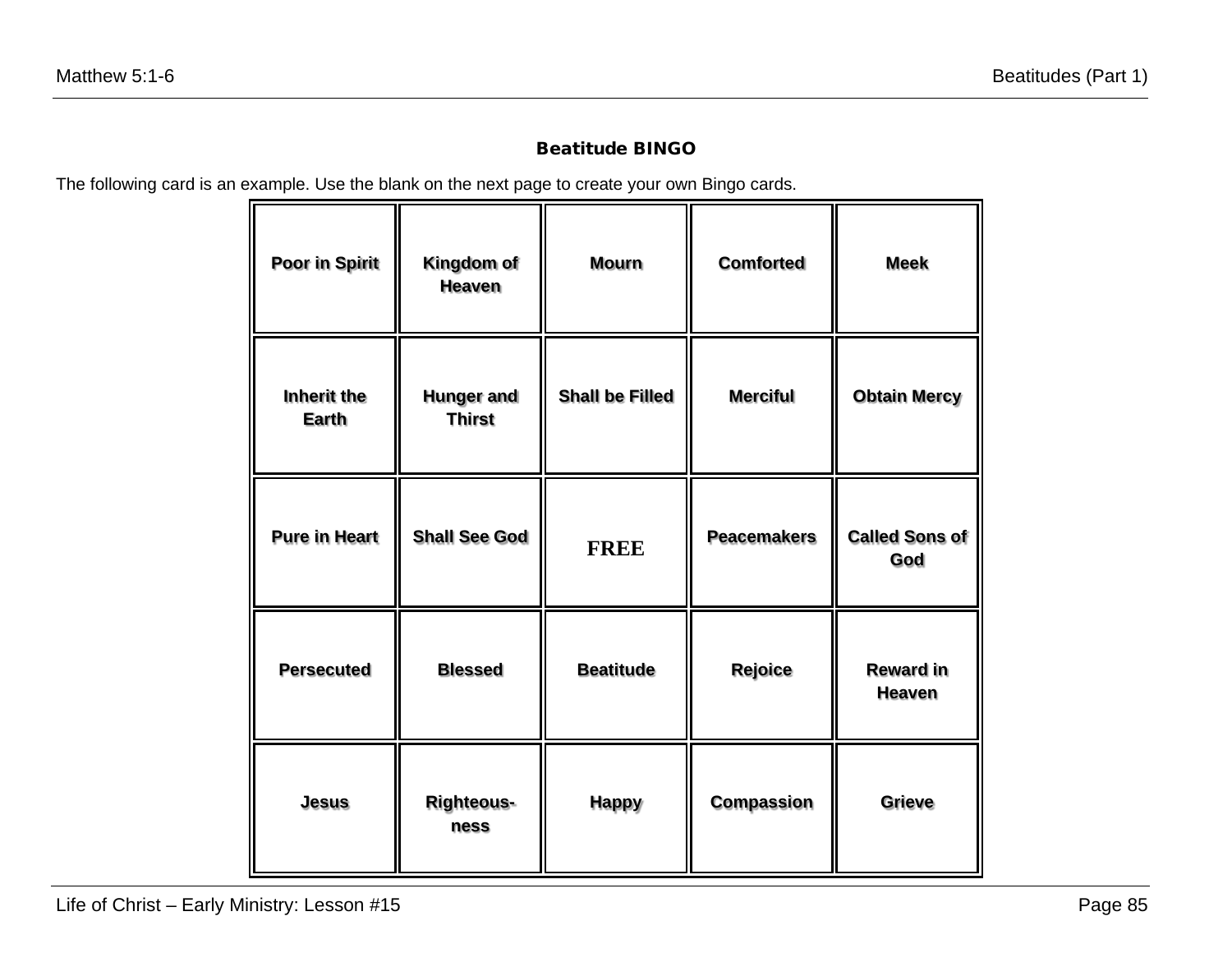Enter words at random into the spaces to create unique Bingo cards for each player. Copy each card onto a different colored card stock and laminate them for future use.

|  | <b>FREE</b> |  |
|--|-------------|--|
|  |             |  |
|  |             |  |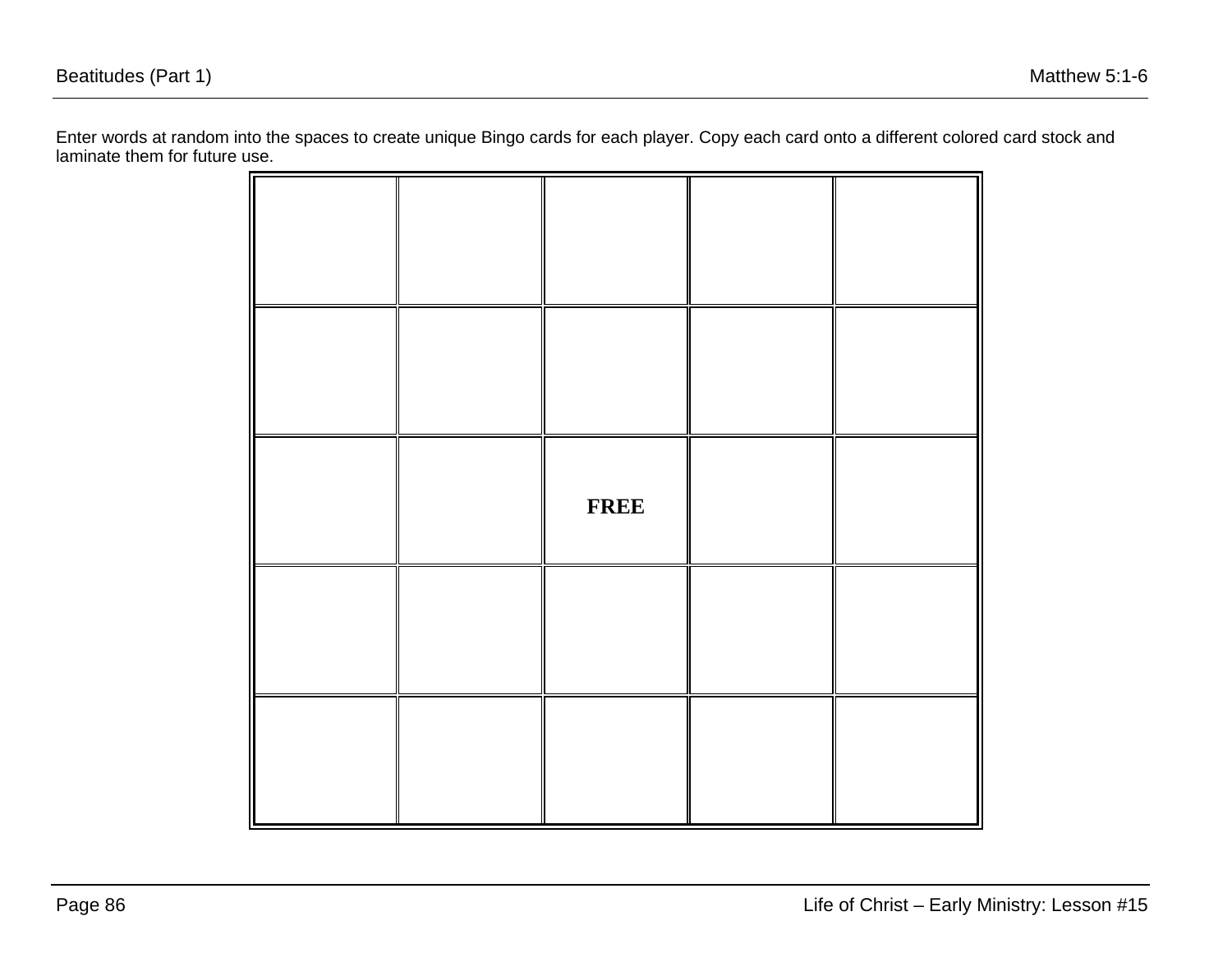

**Circle the correct answers:**

- 1. Blessed are the (rich, poor, happy) in spirit, for theirs is the kingdom of (Satan, God, Heaven). (Matt 5:3)
- 2. (Sad, sleepy, happy) are those who mourn, for they shall be (filled, obtain mercy, comforted). (Matt 5:4)
- 3. Blessed are the (weak, strong, meek), for they shall inherit (the earth, money, a house). (Matt 5:5).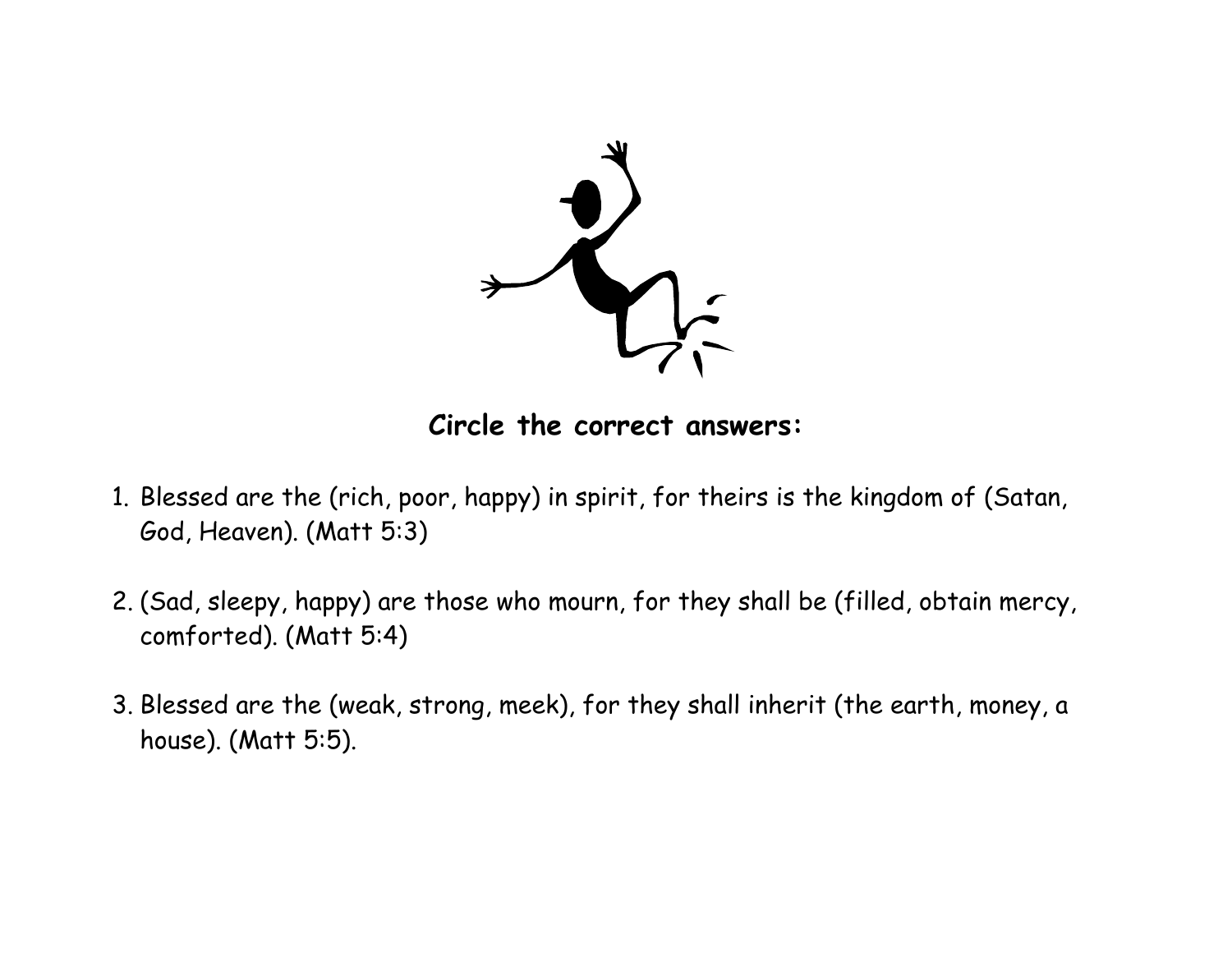4. Blessed are those who hunger and thirst for (righteousness, food, money), for they shall be (rich, happy, filled). (Matt 5:6)

# **Fill in the blank:**

- 1. To know we are "poor in spirit" is to realize we  $\_\_$   $\_\_$   $\_\_$   $\_\_$  Jesus.
- 2. God will comfort us if we are truly  $\_\_\_\_\_\_\_\_\_\_ \_\_$  for our sins.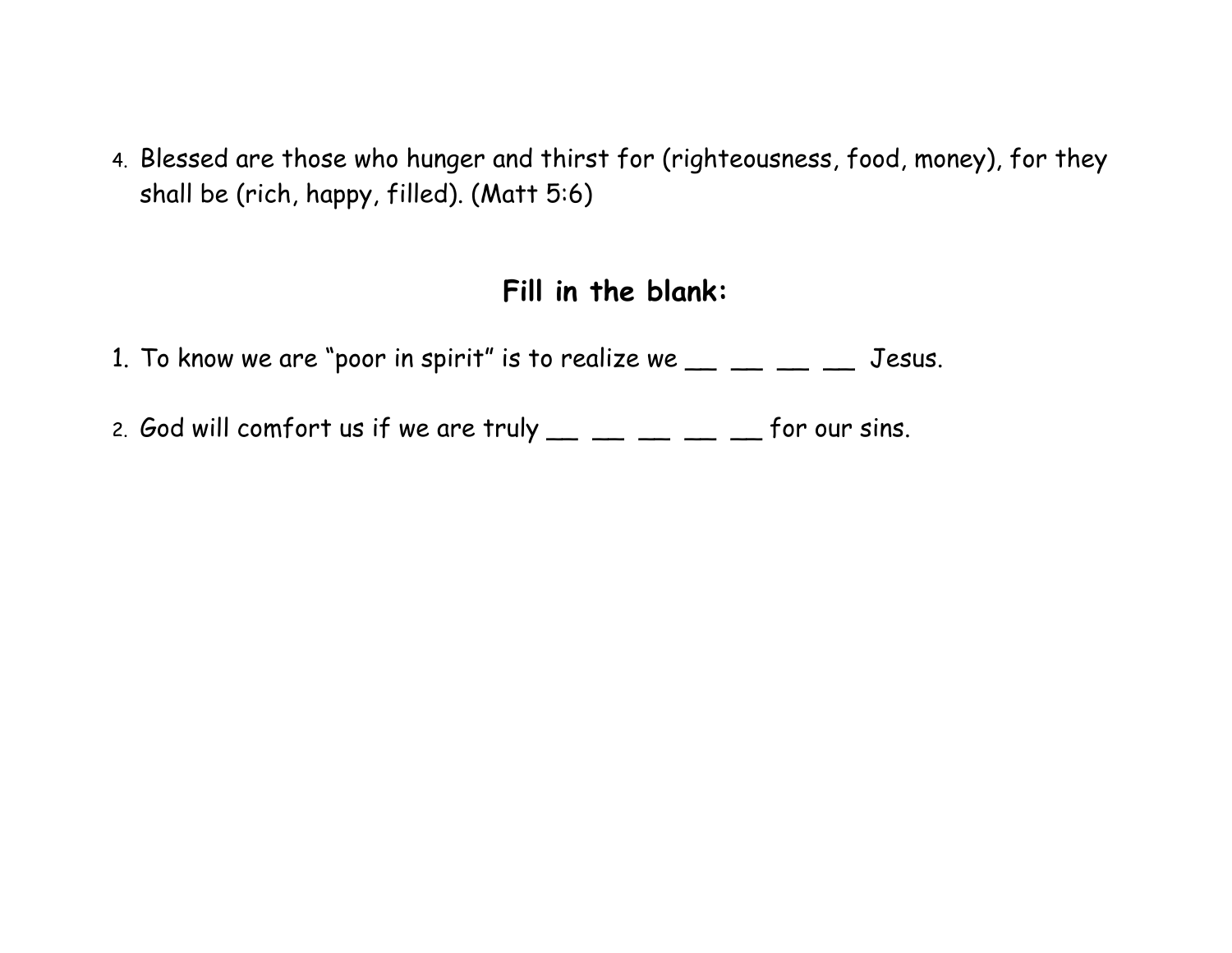# **Match the Attitude to the Meaning**

| Poor in spirit | Earnestly desire to do what |
|----------------|-----------------------------|
|                | is right                    |

Mourn Personal humility

Meek Grieve over our sins

Hunger & Thirst for Righteousness

Know that we need Jesus